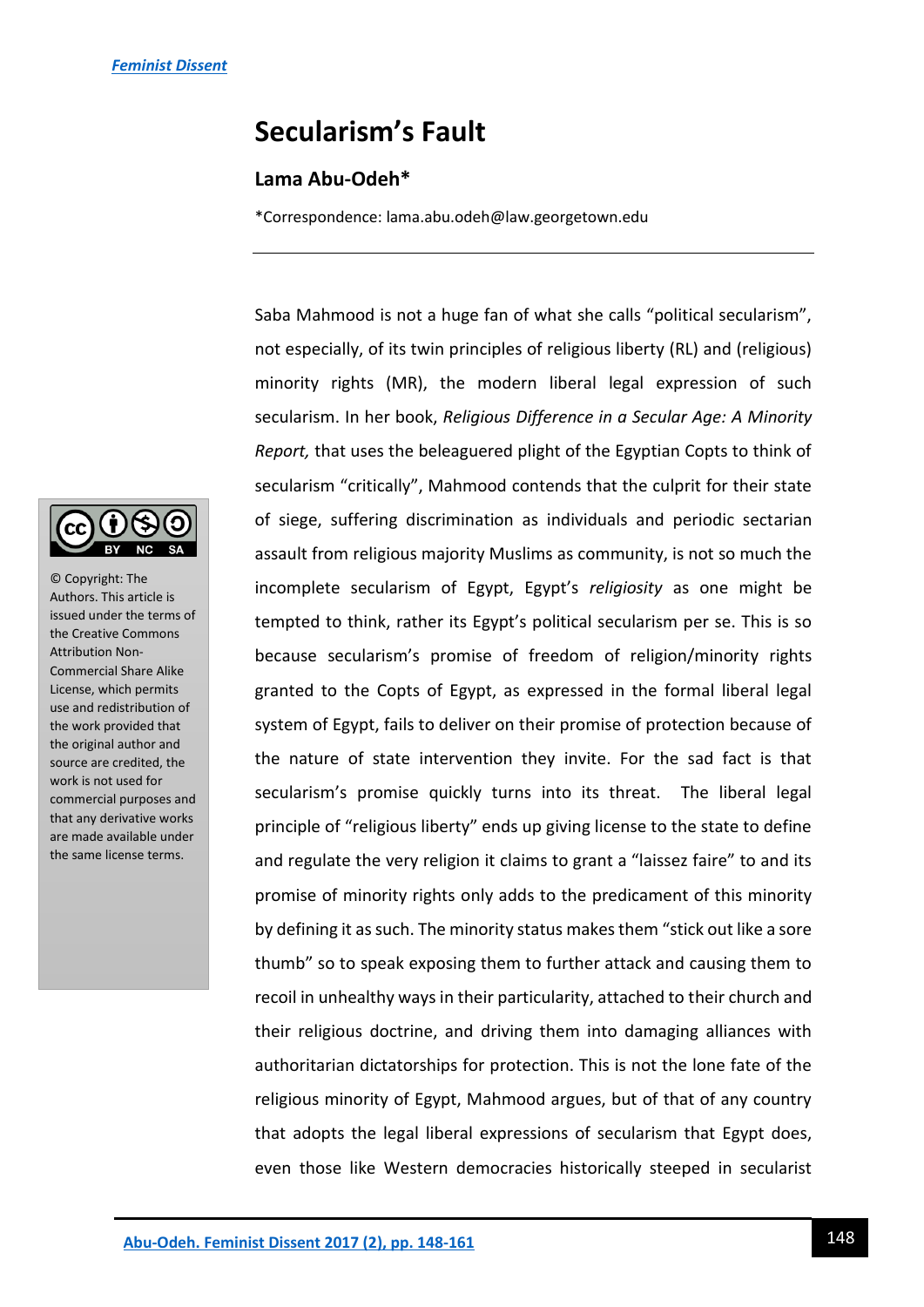traditions. What difference in status Western religious minorities have from the Copts of Egypt can only be attributed to the difference in interpretation religious majorities of the respective countries end up giving to the twin legal expressions of secularism (RL and MR). The menace of secularism on these religious minorities might differ but it is there wherever secularism treads its liberal path<sup>1</sup>.

But if not secularism with its twin liberal principles then what? It is not entirely clear. Mahmood's critical discourse sometimes waxes anarchist, at times libertarian and at many others, traditionalist conservative (nostalgic for the pre-modern). For instance, she offers by way of nostalgic references to the premodern times of the Ottoman empire a possible alternative to the contemporary globalized ideal of political secularism, riding roughshod on the back of the overbearing modern state, when Ottoman religious (non-Muslim) communities enjoyed an independent corporate status as *Ahl Al Zimma* in exchange for accepting their formal inequality to the Muslim majority of the self-avowedly Muslim Caliphate. The idea being that the pre- modern state is not as heavily interventionist as the modern one choosing instead to run its various communities through six degrees of separation that had allowed such communities independence in defining their internal doctrines and in running their communal affairs. If they had to pay *Jizya* (tax) to buy off their corporate independence and if they had to be formally placed as second in status to the Muslim majority then the trade-off may not have been so bad. In other words, Mahmood seems to suggest that the trade-off between secondclass status for corporate status is superior to the one posited by the modern secular state between equal citizenship for minoritarian status combined with the grant of religious liberty. For what is obtained in the former is something very precious indeed: the tentacles of the state off the back of religious communities. *Religious Difference,* the norm Mahmood wants to protect, is thus better secured.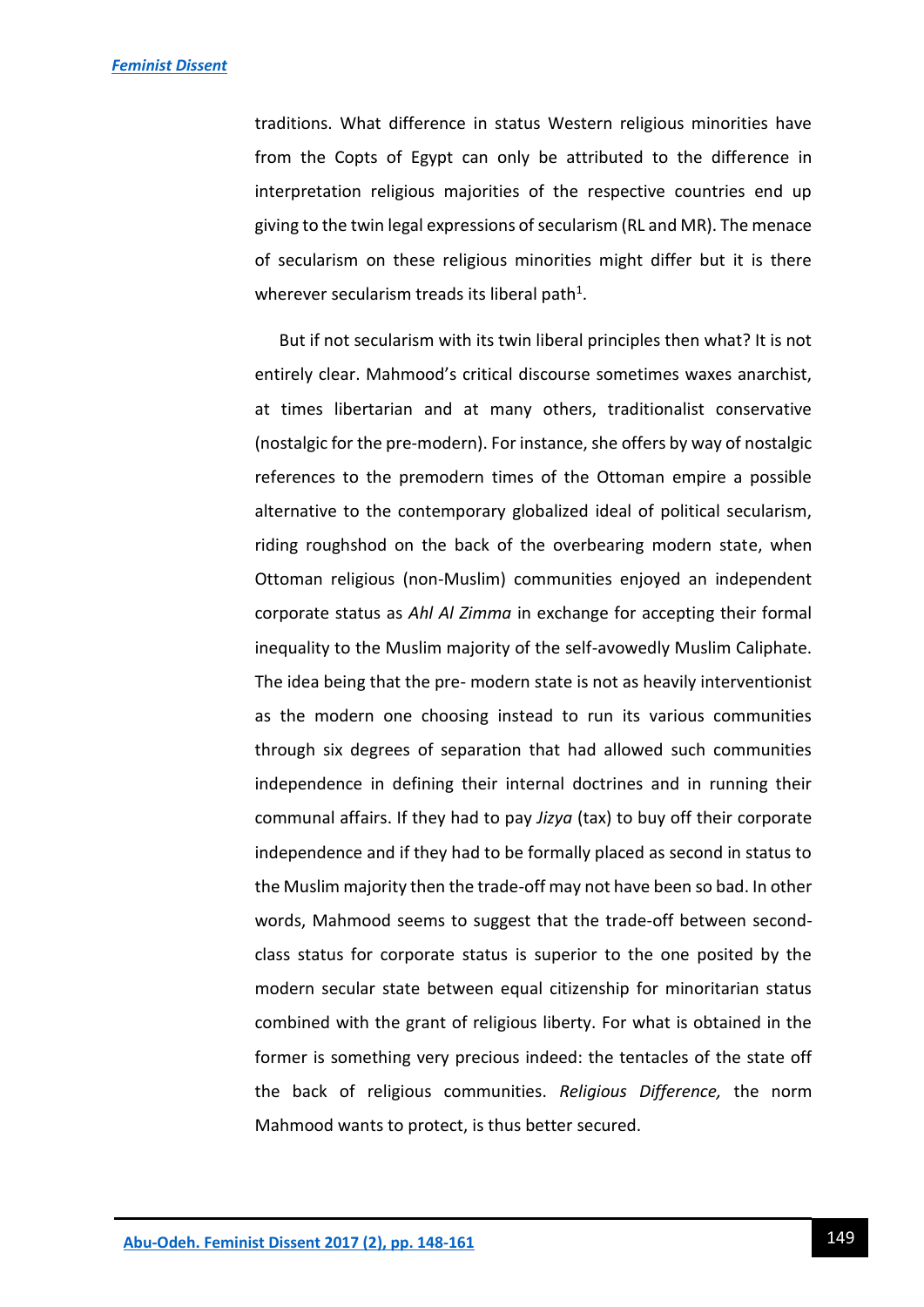But if pre-modern times could not be redeemed for Foucault through historical reversal, then they will sadly have to elude Mahmood his pupil too (Mahmood's Foucaultianisms left me with a headache without making me the wiser), and in following the footsteps of her mentor in his last days, she ends her book with the oblique reference to "ethics" as our refuge from the overbearing state as a more "realistic"? alternative. She says,

This hope is symptomatic of our (not just Egyptians') collective incapacity to imagine a politics that does not treat the state as the arbiter of majority-minority relations. Given this context, the ideal of interfaith equality might require not the bracketing of religious differences but their *ethical* thematization as a necessary risk when the conceptual and political resources of the state have proved inadequate to the challenge this ideal sets before us (212).

Sadly for us, this was the concluding paragraph of the book and we are left with no guide posts as to what "ethical thematization as a necessary risk" meant though I confess it left me with the image of a Coptic pope negotiating a peace pact with a Muslim cleric over bitter coffee, on the rights and wrongs (not rights and duties) of inter communal social relations. It also left me with the queasy feeling that the ethics of the religious Patriarchs may not at all prove superior to the rights and duties of the modern liberal state, au contraire, decidedly inferior. In fact, I think, it is Mahmood's wager, and she hints at this here and there in her book, that, left to their own corporatist devices, religious patriarchs are more likely to tread the path of doing the right thing, ethically, than they would be when they are under the sleepless panoptical eye of the liberal legalist state. How this could be done is a question that is left hanging in *The Minority Report,* much as the thesis that female submissiveness among religiously conservative women in Egypt required relativist understanding from feminists did in *Politics of Piety,* Mahmood's previous book.

#### **Liberty as Right**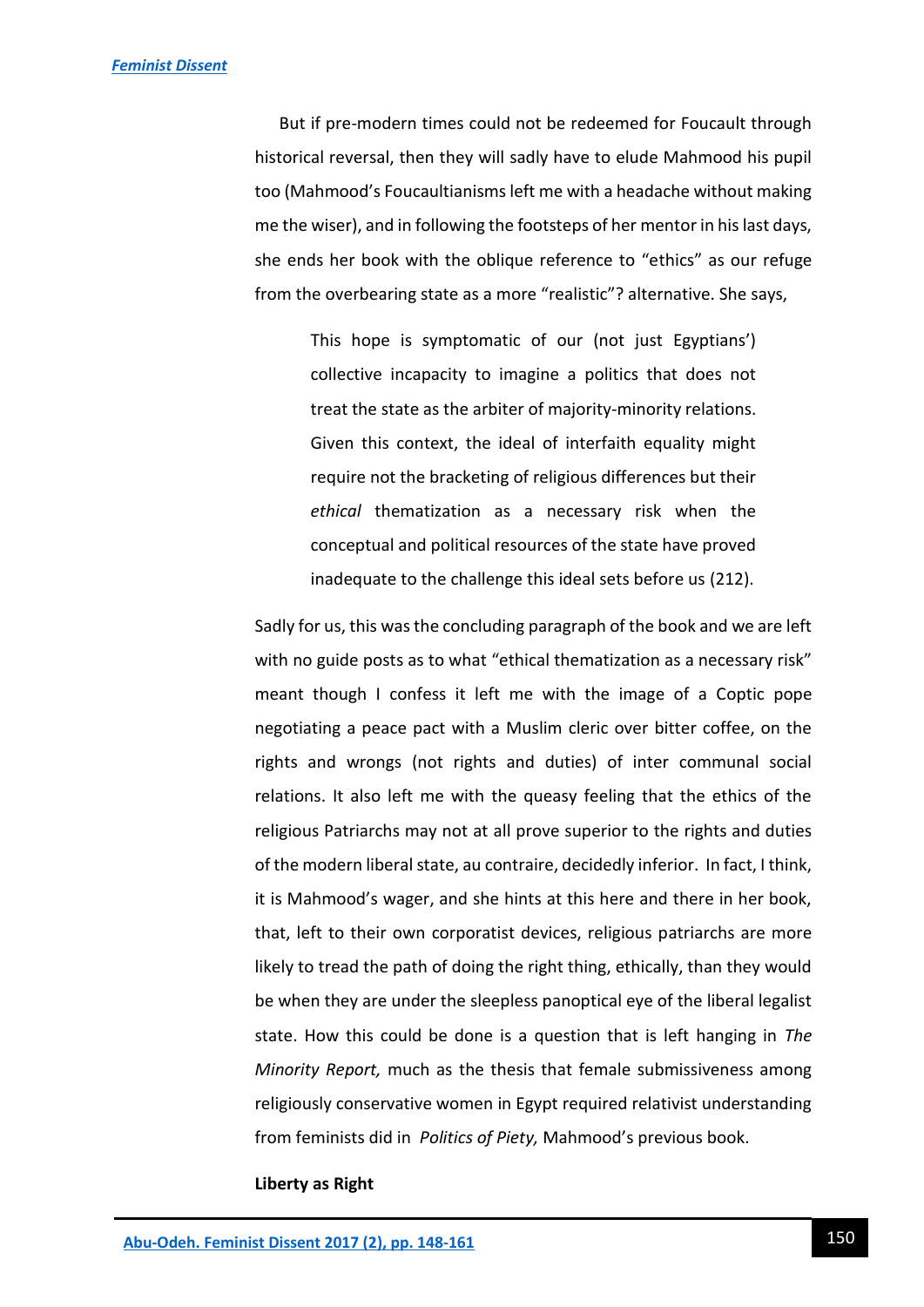Mahmood writes,

While I appreciate the protections and freedoms that secularism might extend to religious dissenters and nonbelievers, I would also like to point out that political secularism is not merely the principle of state neutrality or the separation of church and state. It also entails the reordering and remaking of religious life and inter confessional relations in accord with specific norms, themselves foreign to the life of the religions and peoples it organizes. This dimension of political secularism-shot through as it is with paradoxes and instabilities-needs to be understood for the life worlds it creates, the forms of exclusion and violence it entails, the kinds of hierarchies it generates, and those it seeks to undermine. The two dimensions of political secularism-its regulatory impulse and its promise of freedom-are thoroughly intertwined, each necessary to the enactment of the other (20).

Mahmood is absolutely right that secularism reorders religious life according to norms foreign to the life of those who practice such religions. Of course it does; in fact, as a secularist myself, I should *hope* it does. If the opposite were true, if the principle of *no* separation between church and state were to prevail, then secularists like me would have had their *own* lives upended instead and in ways that the specific interpretation of the principle of no separation in our state would dictate. We may have to veil in public. We may have to be shepherded to mid day prayers in our work places. We may have to lie to public enforcers about not fasting in Ramadan. Many terribly unsecular things, "foreign to the lives" of us secularists would have to take place and we won't like it one bit.

Better they than us, I say!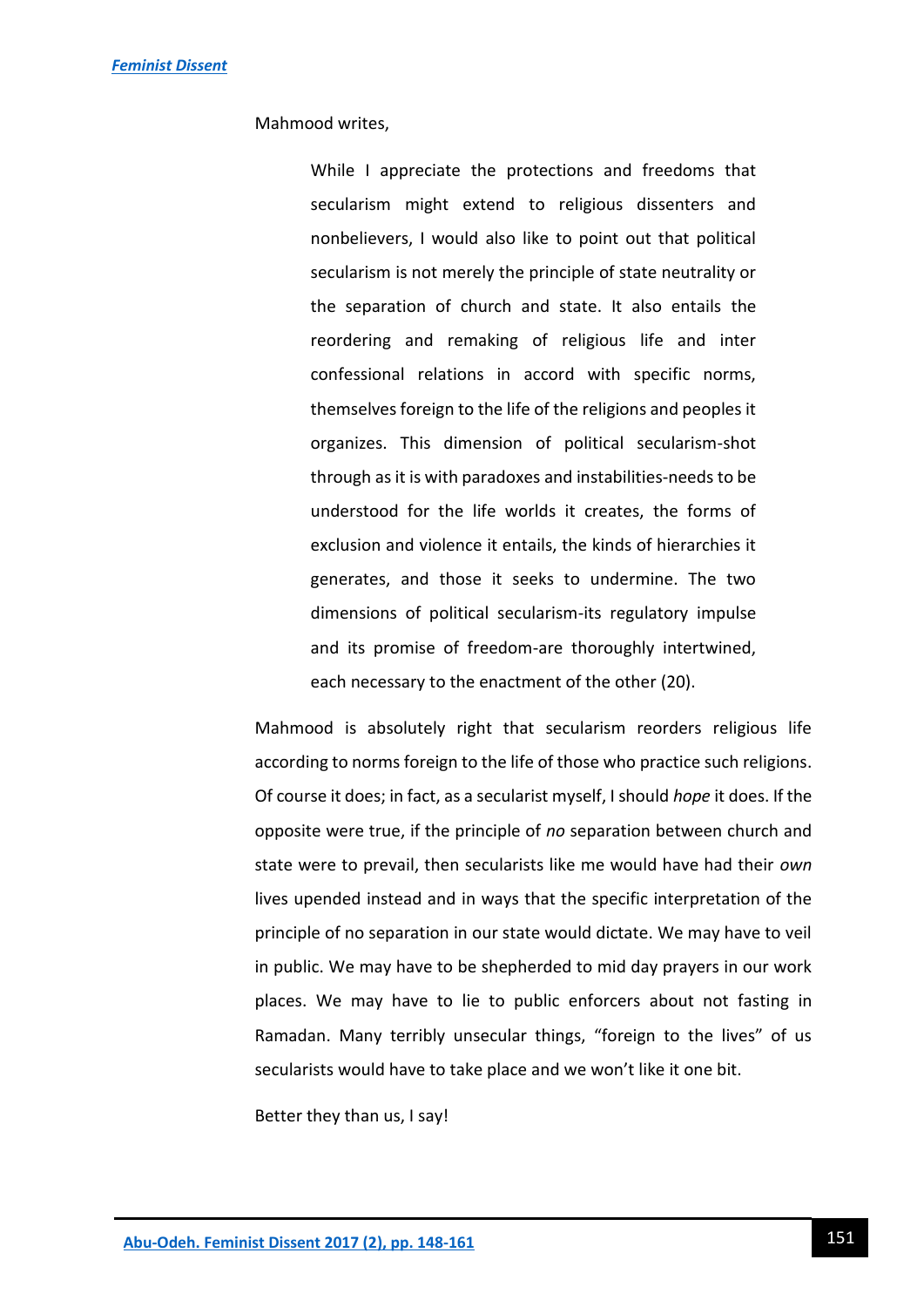This is all to say that the fact that secularism upends the life of the religious is nothing more than an expression of its normative victory over the counter norm- no separation between church and state- that lurks in the shadow, just about everywhere, as an alternative organizing legal principle. In so far as Mahmood claims to be thinking of secularism "critically" by pointing this particular feature of secularism then I am afraid she has instead merely reiterated the obvious. This is not exactly a feature of "secularism" alone, rather, any prevailing legal norm: legal norms bite and this is just the way that legal norms of secularism do!

It is when Mahmood argues that the "regulatory impulse" of secularism in fact contradicts its promise of religious liberty that I find myself pausing. To be more precise, what is baffling to me is the argument that legal regulation and liberty are opposites, that to point to the regulatory aspects of secularism is to catch secularism's claim of guaranteeing religious liberty in a gotcha moment: red handed committing an obvious contradiction.

This is so because liberty and regulation are not exactly opposites. Liberty can *only* express itself in regulated form and to think of regulation as a damper on liberty is to be guilty of formalist reasoning that holds little water on close inspection. In fact, and contrary to Mahmood's analysis, in which "religious liberty" is discussed independently from "minority rights" allocating a chapter for each, religious liberty is nothing *but* minority rights. This is so because liberty is broken down to a bundle of claims, privileges, powers, and immunities that regulate the relationship of citizens of the state on the question of religion. The total sum of these claims, privileges, powers and immunities is what we call "rights" and they are one and the same as 'religious liberty". For how a state chooses to *distribute* these sets of privileges, claims, powers and immunities on the question of religion is what distinguishes its own mode of secularism from the next. Each distribution affects majority/minority relations differently, a difference that is obscured if one read the signifier RL/MR formally, the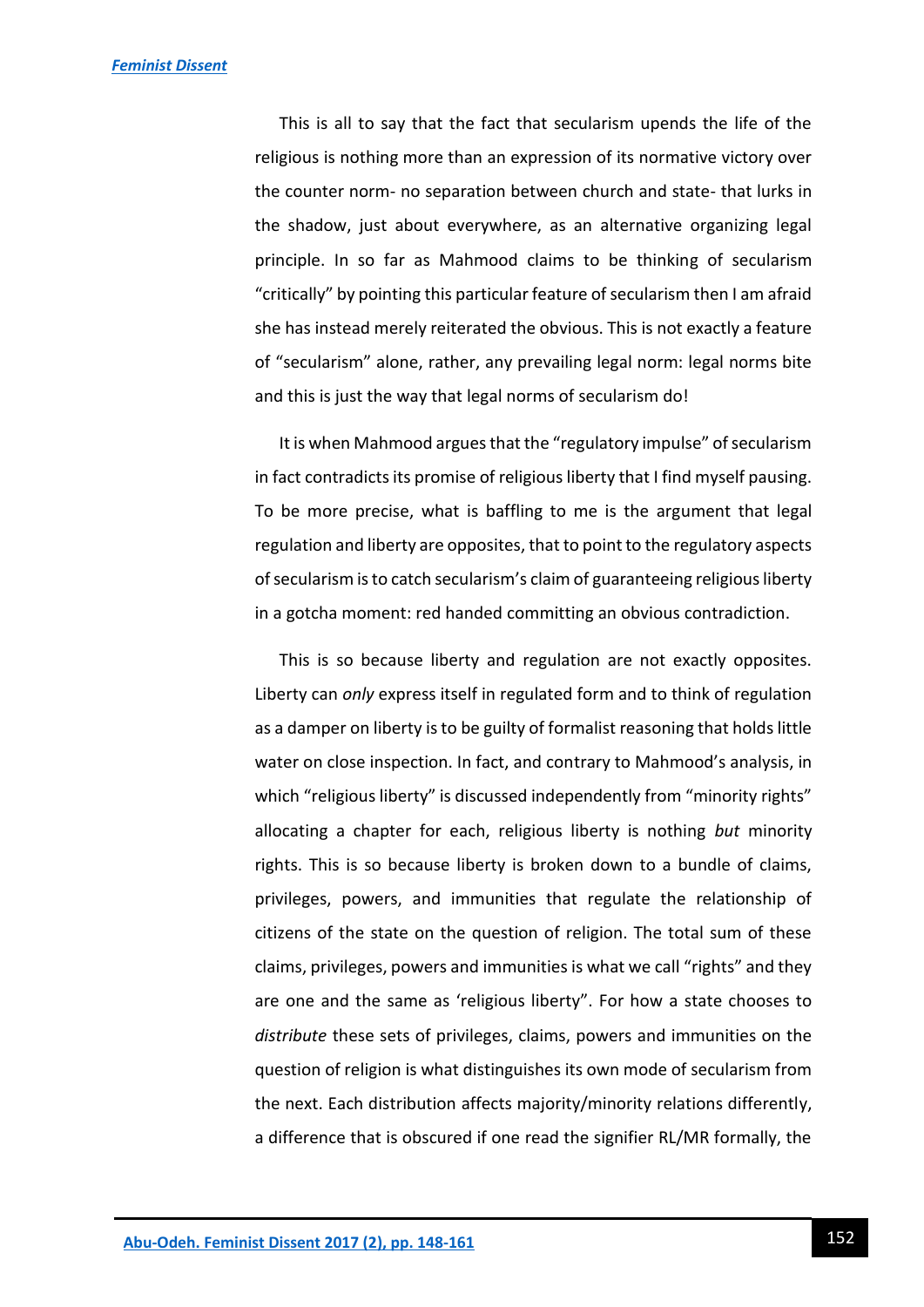way Mahmood does, and it is also a difference that may very well be worth dying for.

Take for instance the practice of "veiling" in a Muslim majority country that adopts RL/MR in its legal system. A woman might have a "right to veil" in this state as an instance of her religious liberty but this could mean different things legally. It certainly means and at minimum that she doesn't have a *duty* to veil. For if she does, then the privilege to wear the veil, which the "right to veil" entails is taken away from her. But a state that sees the "right to veil" as an expression of religious liberty might legally interpret this right as allowing the woman to wear the veil anywhere in public. But then it could do so but create an exception to the exercise of the privilege of veiling in certain places such as say "private schools" administered by Christian missionaries. Those schools are given the option of refusing to admit veiled women as students even though public schools financed by the state are prohibited from doing so. The argument being that Christian schools are allowed to choose what violates the religious liberty of their students within the confines of their own administered schools and if they consider veiling as introducing Muslim symbolism in the public space of the Christian private school then they may very well choose to prohibit wearing it. Alternatively, a state might prohibit an exception as the above to the "right to veil", seeing in the exception a violation of the Muslim girl's religious liberty that would not be tolerated, but at the same time abstain from *facilitating* the right to veil. And it could do so, by prohibiting preaching the veil in the curriculum or class pedagogy of public schools. The argument being that preaching the veil violates the religious liberty of the Christian student minority. Any teacher that does so risks being expelled from his or her job. But then a state could do the opposite: it could allow for an exception to veiling in private schools but requires the assignment of state curriculum in those schools that advocates veiling as the word of God for Muslims. All of these forms of regulation are expressions of the "right to veil" itself an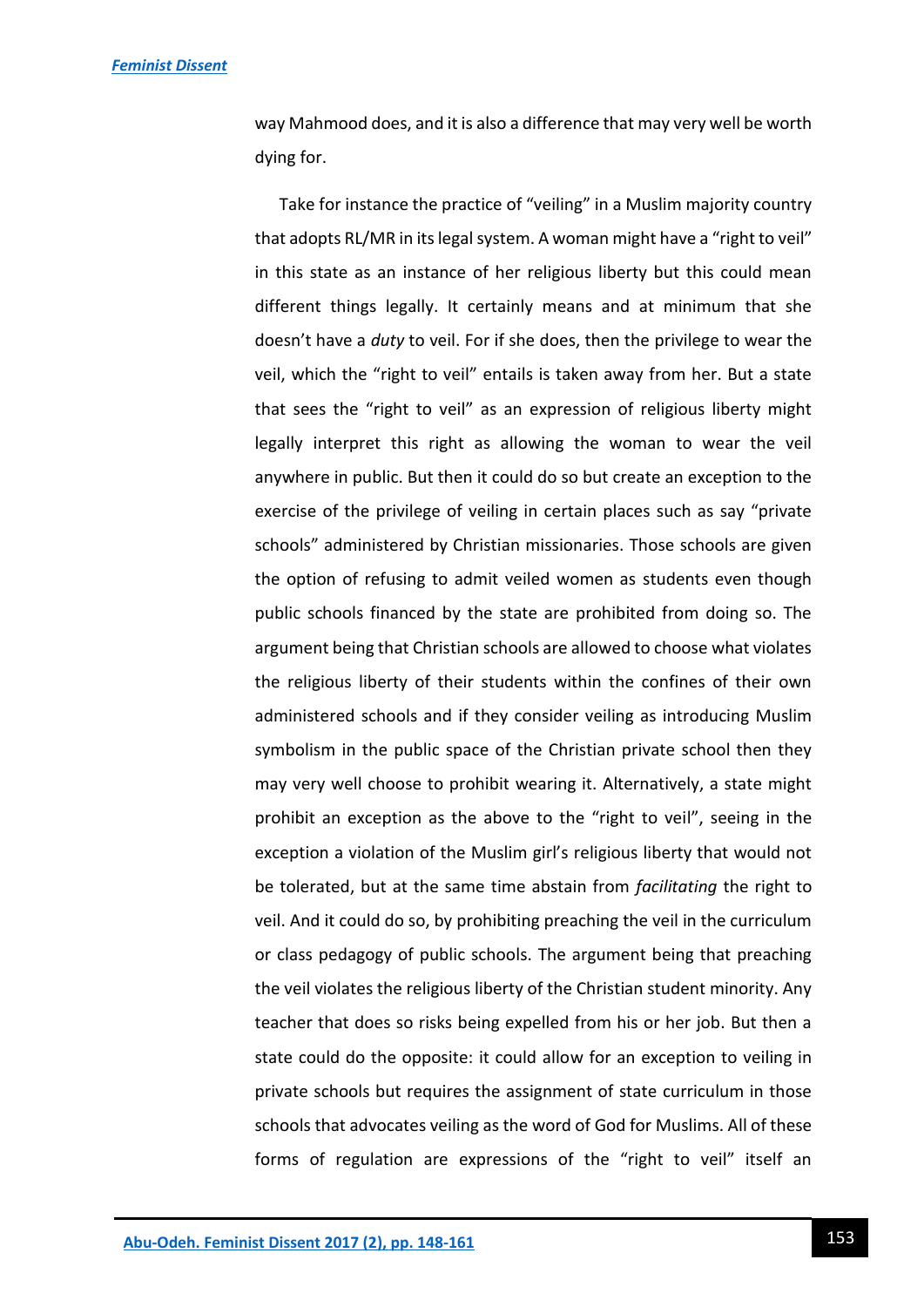expression of "religious liberty" –no duty to veil-itself an expression of what Mahmood called "culture of the majority" but each has a different configuration with a different distributive consequence for the majority *and* the minority, or to use the rather vague and literary expression that Mahmood uses, each "creates a life form" different to the next one.

#### **Family Law**

Mahmood argues that contrary to common perception it is not "religion" that creates gender inequality, rather it is secularism, its very opposite. This is so because political secularism "jams" women, family, sexuality *and* religion, in the same place "the private" (as distinct from "public") creating a form of "cross-contamination"- the religious appropriate the family and the family acquires the quality of the religious.

In Mahmood's words:

I argue that family law, as an autonomous juridical domain, is a modern invention that did not exist in the pre modern period. It is predicated upon the public-private divide so foundational to the secular political order, and upon a modern conception of the family as a nuclear unit responsible for the reproduction of the society and the nation. Religion, sexuality, and the family are relegated to the private sphere under this system, thereby conjoining their legal and moral fates. As a result, family law has come to bear an inordinate weight in the reproduction and preservation of religious identity (26).

Note here how, in order to register her next critique of "political secularism", Mahmood drops in the paragraph above all reference to the liberal legal complex of "liberty/rights" that characterized her previous discussion and transitions to another one, namely, "the public/private" one. This might be because the rule that addresses all Egyptians, religious majority and minority: "You are under the *duty* to marry according to the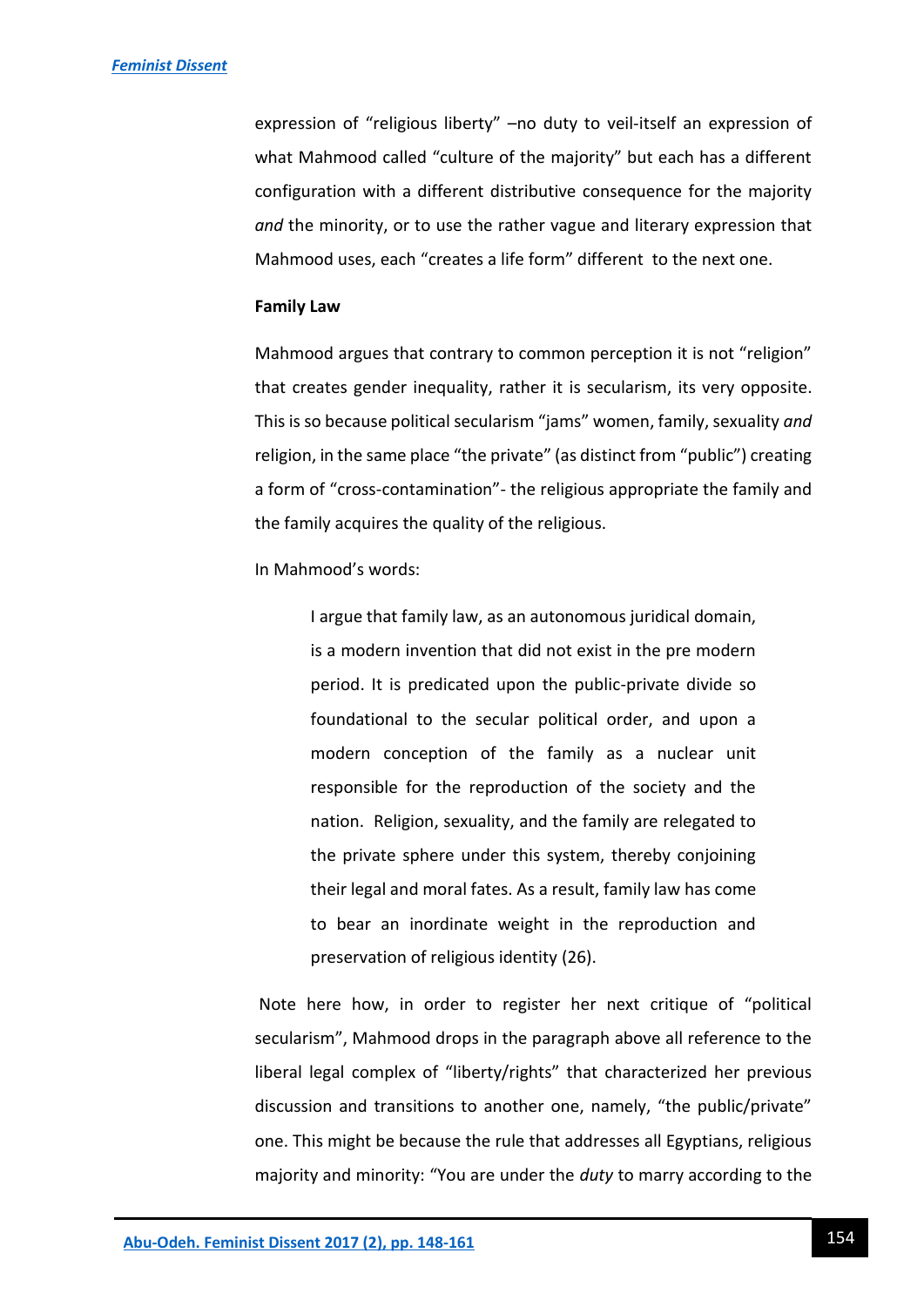doctrine of the religion you are born into" is an expression neither of "religious liberty" *nor* indeed of "minority rights". It is not exactly a grand expression of "secularism". Whatever invisible line there is that separates "secularism", with all the internal possibilities of its articulation, is crossed here to something that is "not-secularism".

If, however, the Egyptian state kept the rule above, namely, "the duty to marry according to religious law", but also allowed for an opt-out right of marrying according to "civil law" and made this right available to all Egyptians, then we would still be within the domain of the "religious liberty" of secularism. But then if such an option existed, many Egyptians, Muslims and otherwise, would have flocked to this opt-out, thereby "minimizing" religious difference. It would then be hard to argue, as Mahmood does, that it was "secularism" that exaggerated religious "difference" (or gender inequality); and the more common one that it was unfinished secularism that was the culprit would make much more sense.

Moreover, it would be preposterous to argue that a state that regulates marriage according to civil law, but that also allows people to marry according to their own religious ceremonies, such as the US, sits on the same "political secularism" spectrum with a state such as Egypt that *requires* people to marry according to their respective religious laws just because both laws, civil and religious, are passed *by the state*. They may sit on the same "patriarchal" spectrum, depending on the particular family rules passed in each; they may sit on the same public/private divide spectrum with the family treated as the domain of the "private" in both, but they can't possibly be described as sitting on the same "secularism" spectrum. To expand the meaning of "secularism" to everything the modern state passes as law that takes religion as its object- whether it *permits* its public expression, or *requires* it or *prohibits* it- is to make "secularism" literally incoherent by eroding the difference between it and its opposite. It is in effect to argue that living in a state that orders women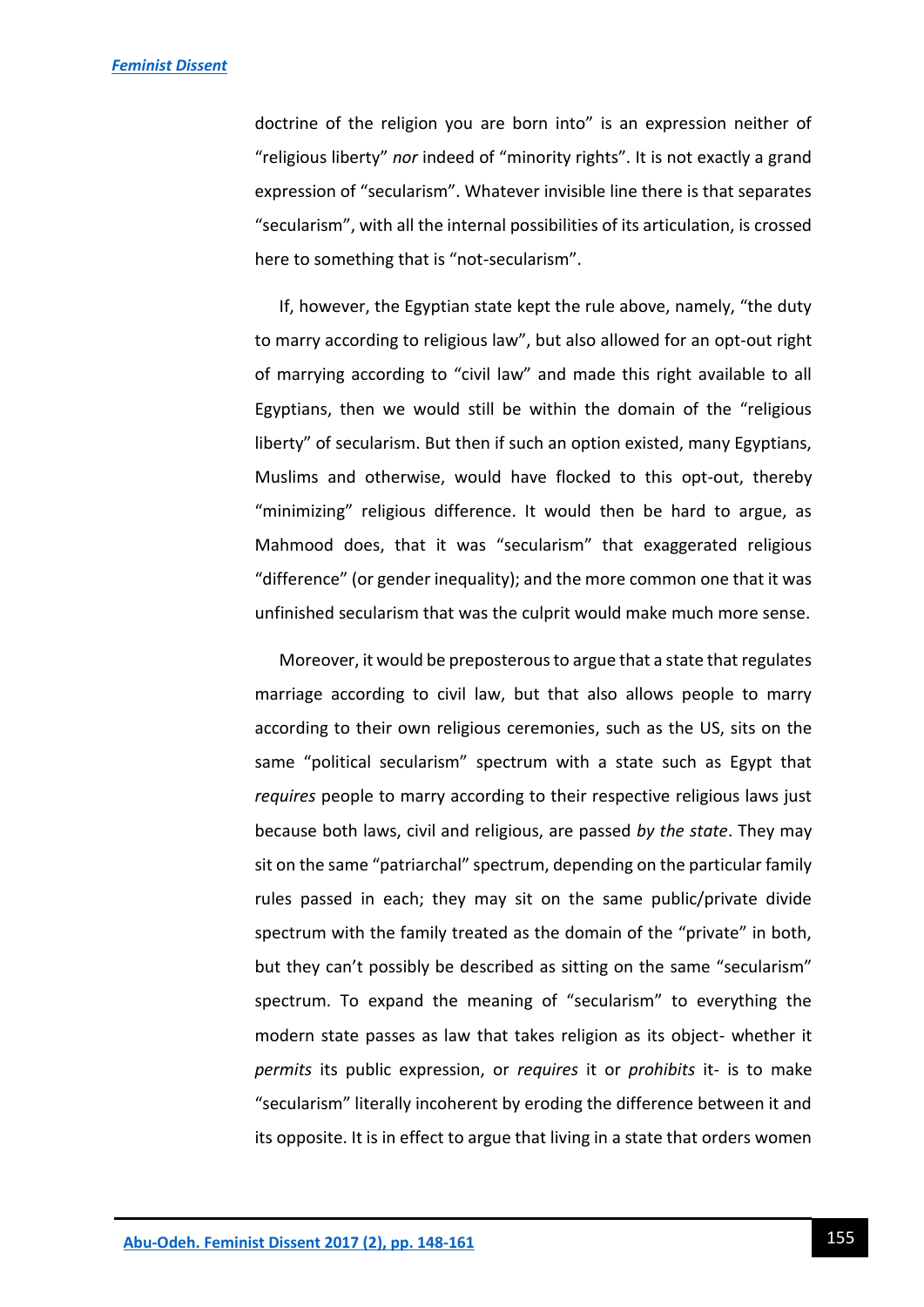to veil in public such as Saudi Arabia and Iran is same as living as a woman in a state such as the US that does not.

To do so risks sounding absurd.

#### **EIPR (Egyptian Initiative for Personal Rights)**

As I mentioned, I could not have written *Religious Difference in a Secular Age* without conducting work with EIPR and other minority-rights groups in Cairo. However, as I worked with these activists, I realized that the assumptions that informed their work were not simply "theirs" but belonged to a global political discourse that exerts an immense force on our collective imagination … Upon my return from Egypt, as I began the process of analysis and writing, I was compelled to dig beyond the ethnographic encounter to grasp fragments of the past congealed into the present…this process in turn required an engagement with historical materials from 18<sup>th</sup> century to the present …The book thus could not have been born without the ethnographic encounter, but also had to transcend it in order to make sense of *what* I encountered (23).

This has become somewhat of a familiar trope<sup>2</sup>: the anti-enlightenment US-based academic "*transcends* the ethnographic encounter" with the local activist who had gone out of his/her way to host and assist the visiting anthropologizing academic, by discovering, upon going back home to America, to where the land of enlightenment is you might say, that the local activist was in the grip of an enlightenment discourse that was globalized (bummer!) but that had the problem that it limited "our collective imagination"! The sense of admiration the academic may have had for the work of the activist when they were in the very local place, and Mahmood is full of praise for the work of the lawyers of EIPR, becomes a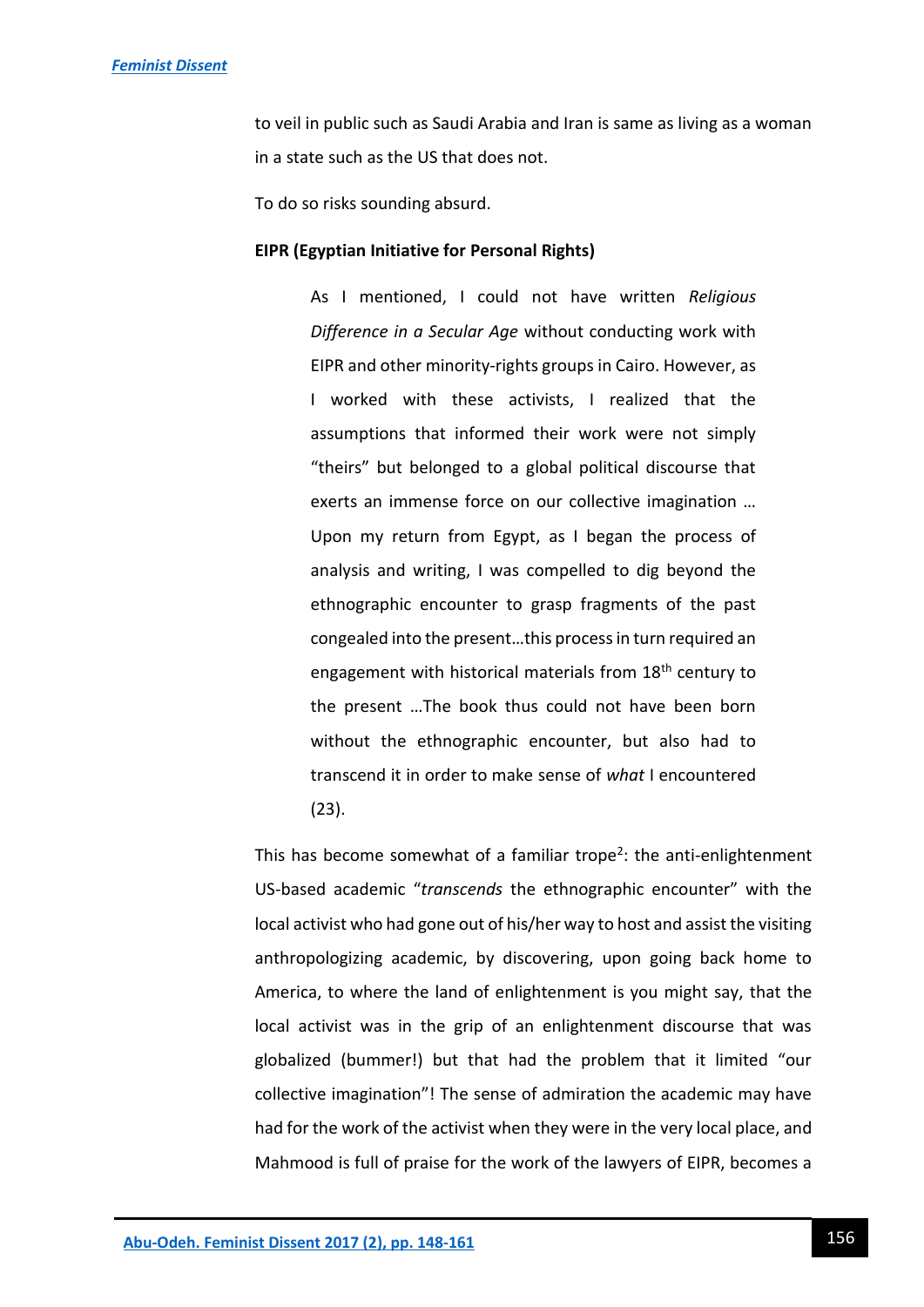tad ambivalent from a distance as the activist now appears to be suffering some kind of a "false consciousness", you know, the type you have when you're into too much enlightenment!

As I know some of the lawyers who work at EIPR and as I am familiar with the work they do, I find it hard to believe that those lawyers were not aware that "the assumptions that informed their work were not simply theirs!" They knew all right that they were part of a globalized rights movement and that they were deploying the international language of human rights: religious liberty, minority rights and all! I suspect though that these lawyers' secularism, which they had put into good activist use on behalf of the Copts and other religious minorities through careful deployment of rights discourse, didn't go down well with Mahmood whose academic agenda, as this book quite amply represents, is antagonistic to secularism.

And even though "the assumptions that informed [these lawyers'] work… belonged to a global political discourse", contrary to Mahmood, I think these assumptions were very much "theirs". For Mahmood makes much of the tainted origins and the bad company that "political secularism" had historically kept in its long and illustrious traveling career across the oceans. From its early origins as a ruse to allow European powers to intervene in the affairs of the Ottoman Empire on behalf of religious minorities, to its later association with bad projects such as neoliberalism, American Evangelism, and Copts of the US diaspora, "religious liberty" knocked on the door of the "orient" threateningly in the context of "differential sovereignty". As the recipients of secularism gave no proper "consent", and even worse, something precious was lost in the process, namely, "religious difference", this secularism became irredeemably tainted for Mahmood. Its globalism was imperialism simpliciter, or so seemed the suggestion of *The Minority Report.*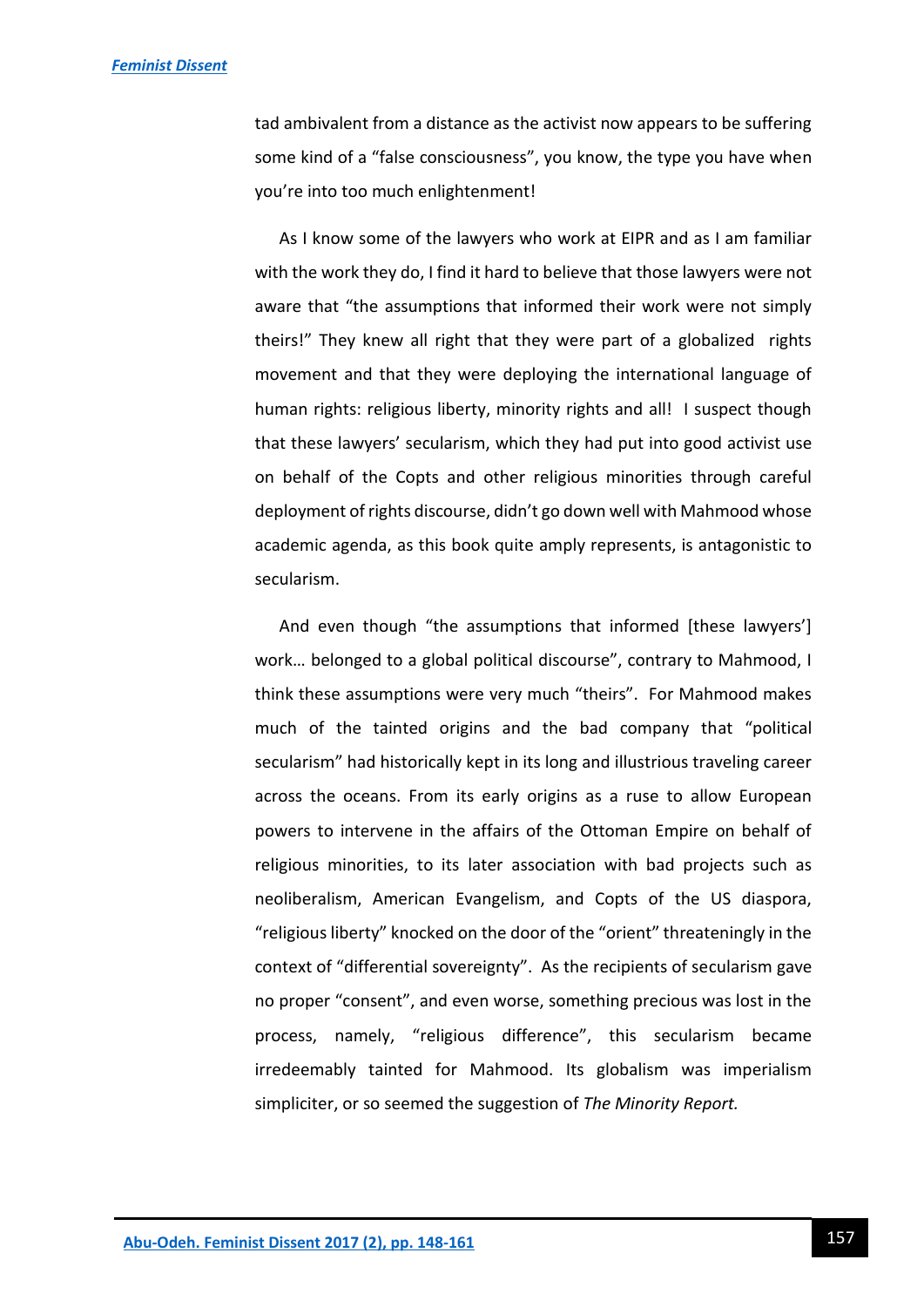And yet what the EIPR lawyers did so well and so effectively was to see in this secularism its *universalist* promise and by putting it to good activist use made it very much their own. For "RL/MR" the defining principles of secularism is nothing but a compromise formation on the twin universal norms of equality (of citizenship) *and* liberty (of religious practice), the details of which, how it would be translated into laws and regulations, was an object of struggle for *rights* that these lawyers chose to wage and push to define. As I tried to show in my discussion of the possible rules that this configuration could produce, the difference between the one and the other may very well be a difference worth dying for! Rather than "limit the imagination", it was the very stuff that fired it up!

Far from seeing the inevitable complexity of the compromise formation equality/liberty of secularism as these lawyers did, Mahmood treated any incursion from the former (equality) on the latter (liberty) paranoia-cly, as only a radical libertarian would do. Any form of regulation of religious liberty, or what she likes to call "religious difference", for the purposes of promoting equality was excoriated as too intrusive and used to show the "contradiction and paradox of secularism".

In short, while EIPR lawyers struggled for Egyptians to be equal *and* free in the only state they knew and lived in, Mahmood waxed libertarian (denouncing regulation), anarchist (denouncing the state) and religious conservative (nostalgic for the Ottoman) all at the same time!

She may win the contest on "imagination", but the one on "justice", I am afraid the EIPR lawyers will have to win each time.

#### **Conclusion**

Reading *The Minority Report* was a very odd experience. A book on secularism in Egypt that doesn't make a single reference to *Al Sahwa Al Islamiyya* ("The Islamic Awakening") the social phenomenon that has haunted the lives of Copts (as well as Muslims), for decades now, and pushed them to either migrate to the West in waves in fear for their lives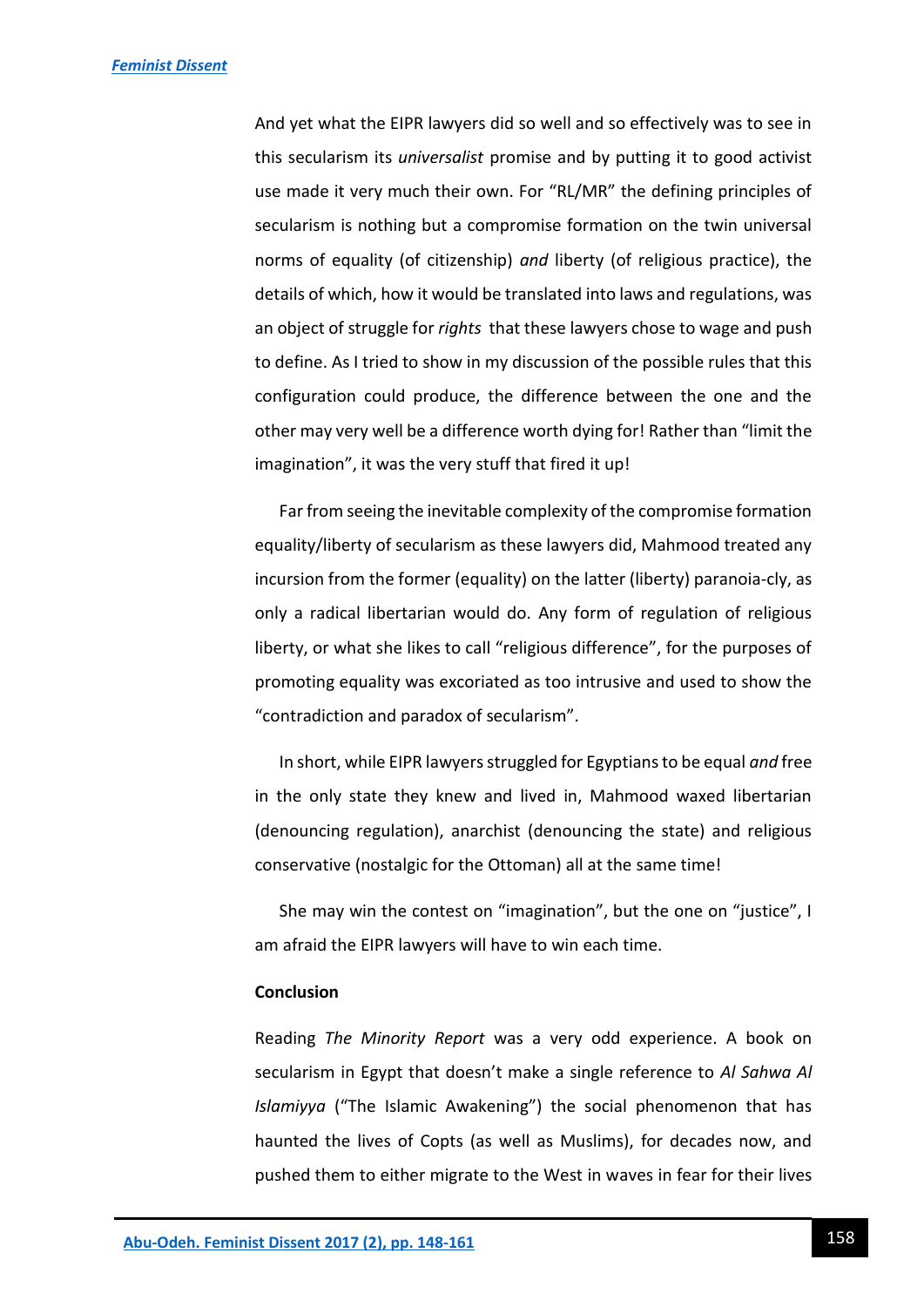and livelihood or to alternatively seek protection by supporting dictatorships, leaves the reader thinking that they had just finished reading not a tract on theory exactly, but on ideology, and not the good kind!

It seems odd not to engage with a phenomenon the Egyptian historian Sherif Younis, describes in this manner:

> *[Al Sahwa*] has colored the lives of people across the span of forty years with the darkest of tones: popularizing accusatory and violent language as well as the sense of grievance and siege in popular and semi official religious discourse; giving rise to the violence of explosions and suicides that has killed people and upended their lives, their livelihood and their sense of security; touching the lives of the Christian Arabs, instilling dread and fear in their hearts, threatening them in their possessions and nurturing sectarian feelings among the populace; it has undermined the status of women in society, threatened public rights and liberties, created a regime of censoring terror among writers and artists, and left a trail of death material and psychological in its trail….. All of this under the heading "The Return to Islam" whose grand theorist was Sayyed Qutub (Younis, 2014).

It is *this* that EIPR lawyers were intervening in on behalf of Al Sahwa's victims. Of course, there are many interesting theoretical questions that could be posed about this secularism, including the role of the modern Egyptian state in delimiting its compromised form and the ways in which it is complicit in this *Sahwa,* but those would have only been possible if sufficient account of what that secularism was *intervening in* was offered by Mahmood. Instead what was produced was something of a mystification in which "secularism" *itself* was made to appear as if it were the culprit behind Coptic misery.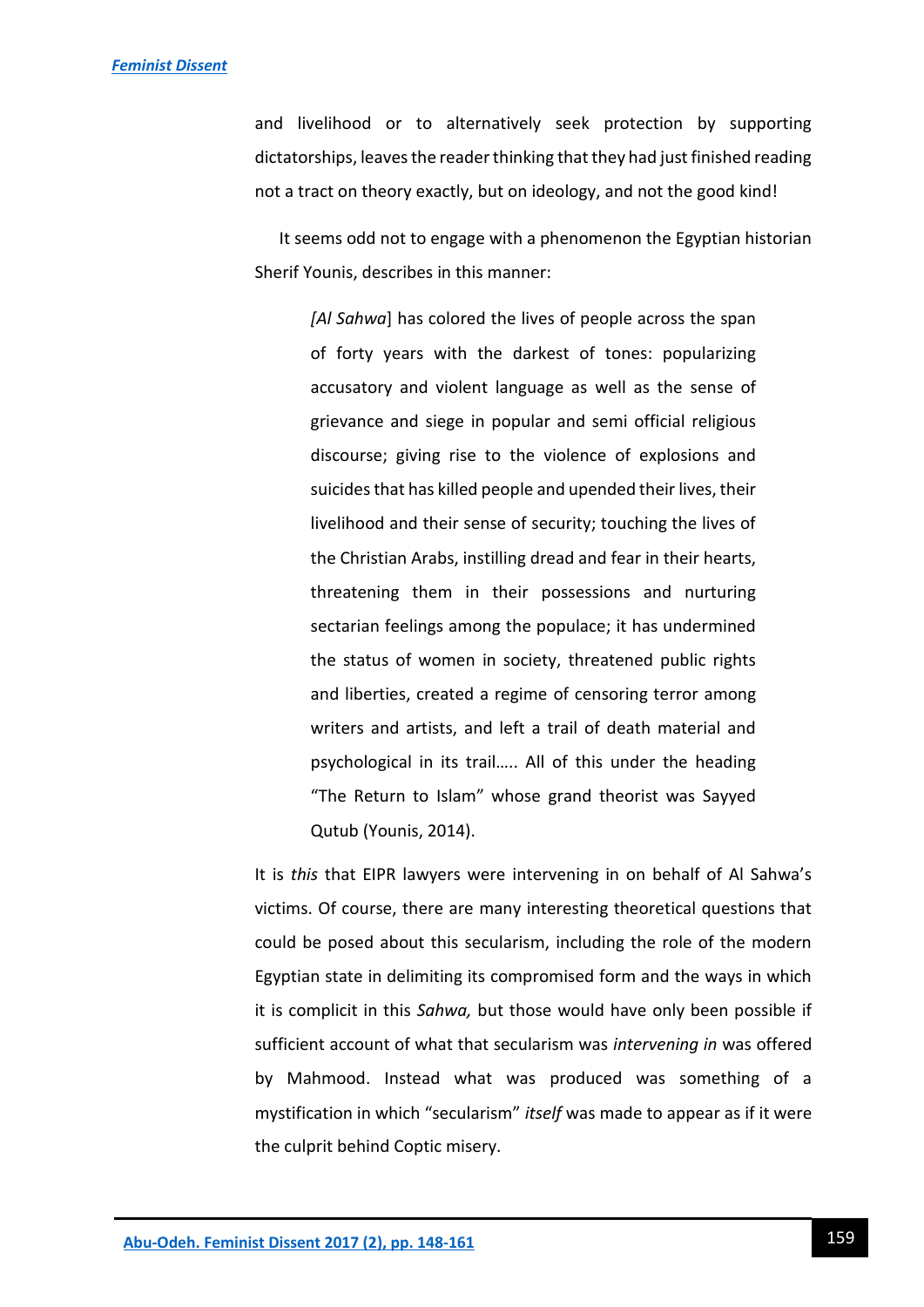*The Minority Report* is a text that tries to respond to the problem of essentializing Islam (the culturalism problem) by performing a flip so that all the bad attributes typically attributed to "Islam" are now attributed to secularism instead. It is *secularism* that discriminates, that is sectarian, that encourages violence, that is repressive, is sexist, etc. This Mahmood does by on the one hand *hyper*-politicizing secularism (depleting it of its universalist drive), and on the other *under*-politicizing it by ignoring its internal indeterminacy, complexity, open structure and varied distributive effects. The result is an account that moves between crude historicismsecularism is its history- and formalist generalizations reminiscent of the ways "Islam" is treated in mainstream discourse. Islam is nothing but the history of its conquests and its doctrines create the world in a specific way.

But a flip does not a critique make.

**Lama Abu-Odeh** is Professor of Law, Georgetown University Law Center. She writes on law and feminism, law and economic development and Islamic law.

## **References**

Abu-Odeh, L. (2013) "That Thing that You Do: Comment on Joseph Massad's "Empire of Sexuality"". *Al-Akhbar*. 25 March. Available at: <http://english.al-akhbar.com/node/15350> [Accessed 31st May 2017].

Abu-Odeh, L. (2015) Holier than thou?: The anti-imperialist versus the local activist. *Open Democracy*, 4 May. Available at: [https://www.opendemocracy.net/5050/lama-abu-odeh/holier-than](https://www.opendemocracy.net/5050/lama-abu-odeh/holier-than-thou-antiimperialist-versus-local-activist)[thou-antiimperialist-versus-local-activist](https://www.opendemocracy.net/5050/lama-abu-odeh/holier-than-thou-antiimperialist-versus-local-activist) [Accessed 31<sup>st</sup> May 2017].

Mahmood, Saba. (2005) *Politics of Piety: The Islamist Revival and the Feminist Subject*. Princeton and Oxford: Princeton University Press.

Mahmood, S. (2016) *Religious Difference in a Secular Age: A Minority Report.* Princeton and Oxford: Princeton University Press.